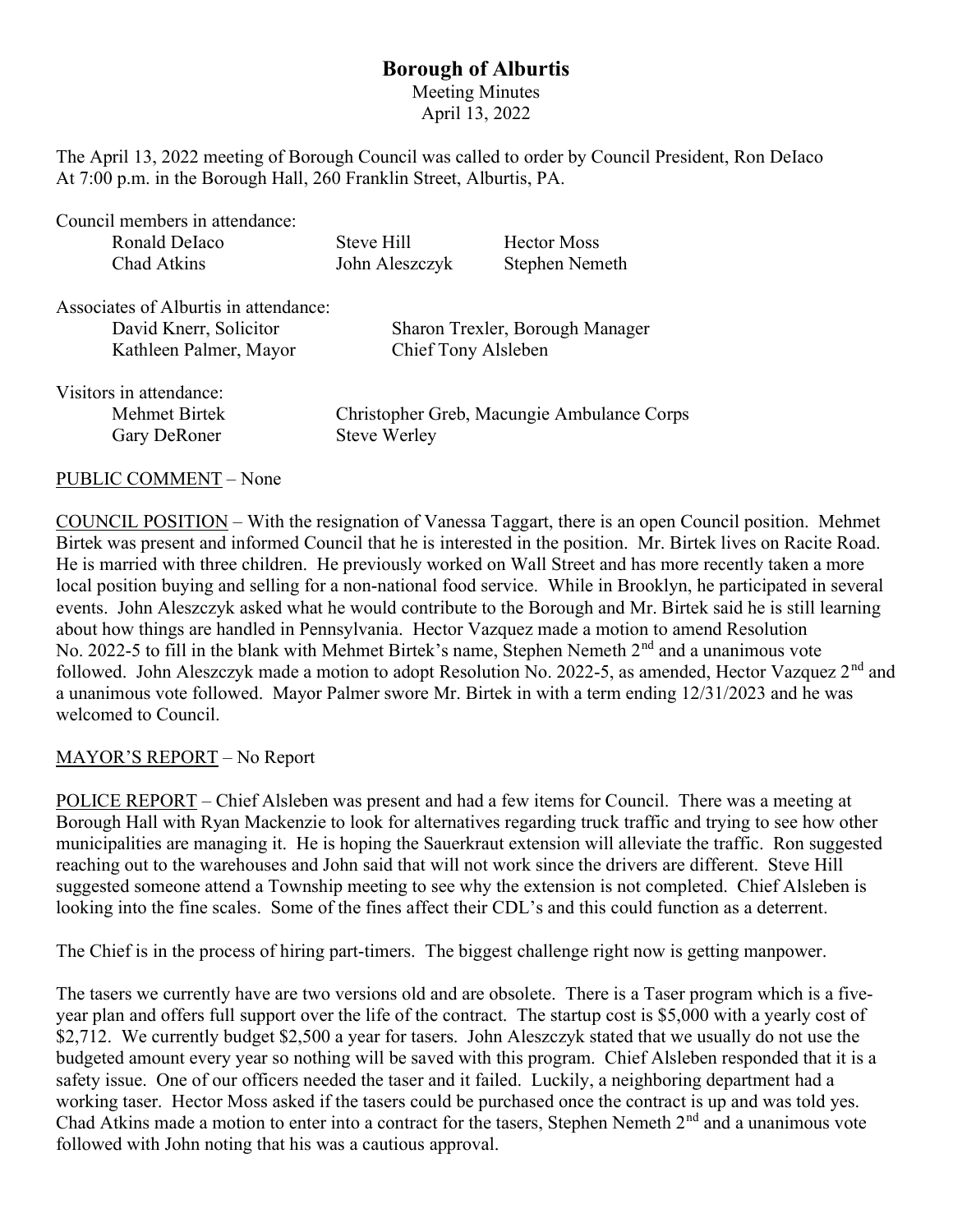Page 2 – Meeting Minutes of April 13, 2022 (cont.)

POLICE REPORT (Cont.) – Looking at operations, Chief Alsleben noted that Bob Palmer did a lot of good, and processes are all established. The Chief stated that document management needs to be addressed. The Police Manual is from 2010 and in the current day of liabilities, we can get sued if there is not a current policy. There is no way to prove an officer understands the policies. Power DMS provides for policies, training, quizzes, etc. If there is a new policy, an officer would need to log in and sign off stating they read and understand the policy. Everything is in one spot and the office can also utilize the system as it can have up to 19 users. The setup cost is \$6,353 and the annual cost is \$4,853. Sharon suggested we use ARPA funds for the setup. John Aleszczyk asked if it was cloud based and was told yes. Hector Moss made a motion to purchase Power DMS, Steve Hill 2<sup>nd</sup> and a unanimous vote followed.

The Chief will be hosting a "Meet the Chief" night tomorrow and will be serving light refreshments. Ron asked the Chief if he was doing school traffic and was told yes.

MEETING MINUTES OF MARCH 30, 2022 – Steve Hill made a motion to approve the Minutes of March 30, 2022, Stephen Nemeth  $2<sup>nd</sup>$  and a unanimous vote followed.

BILLS FOR PAYMENT – APRIL 13, 2022 – Stephen Nemeth made a motion to pay the bills of April 13, 2022, Steve Hill  $2<sup>nd</sup>$  and a unanimous vote followed.

TREASURER'S REPORT – John noted that we are overbudget in several places, including uniforms and police overtime and we are at 25% already in other areas. Hector Moss made a motion to approve the Treasurer's Report, Stephen Nemeth  $2<sup>nd</sup>$  and a unanimous vote followed.

ADMIN. REPORT – MARCH – Hector Moss made a motion to accept the Admin Report, Stephen Nemeth 2<sup>nd</sup> and a unanimous vote followed.

MAINTENANCE REPORT – MARCH – No report

MACUNGIE AMBULANCE CORPS – Chris Greb of the Macungie Ambulance Corps was present their annual report. They responded to 4,456 calls in 2021 and 132 of the calls were in the Borough. With the pandemic, call volume was significantly up. Three ambulances were on during the pandemic. They currently have 14 full time employees, and they purchase two new vehicles. A Memorial Fund was set up in the name of Marissa Frey and this pays for training for fire and police. Outreach was less during the pandemic but is increasing again. Chris thanked Council for their ongoing support and Council thanked the Ambulance Corps for what they do for the Borough.

ENGINEER'S REPORT –Hector Moss made a motion to accept the Engineer's Report, Stephen Nemeth 2<sup>nd</sup> and a unanimous vote followed.

## ADMINISTRATION

Bid Opening – There was one bid received for the Ultra-Thin Bonded Wearing Course Project. The bid as a base bid for Thomas Street in the amount of \$66,628.69 and an alternate bid for Lauren Drive and the balance of Thomas Street in the amount of \$36,351.28. Steve Hill made a motion to accept the base bid in the amount of \$66,628.69, John Aleszczyk  $2<sup>nd</sup>$  and a unanimous vote followed. Steve Hill made amotion to accept the alternate bid of  $\#33,351,28$ . Chad Atkins  $2<sup>nd</sup>$  and a roll call vote followed:

| anchiale bid of $\pi$ 33.331.26, Chau Atkins 2 - and a foll can voic followed |                           |
|-------------------------------------------------------------------------------|---------------------------|
| Steve $Hill - Yes$                                                            | $Hector$ Moss $-$ No      |
| $Chad$ Atkins – Yes                                                           | Mehmet Birtek – abstained |
| Stephen Nemeth $-$ Yes                                                        | John Aleszczyk – No       |
| Ron Delaco $-$ Yes                                                            |                           |
| --                                                                            |                           |

The vote passed 4:2 with one abstention.